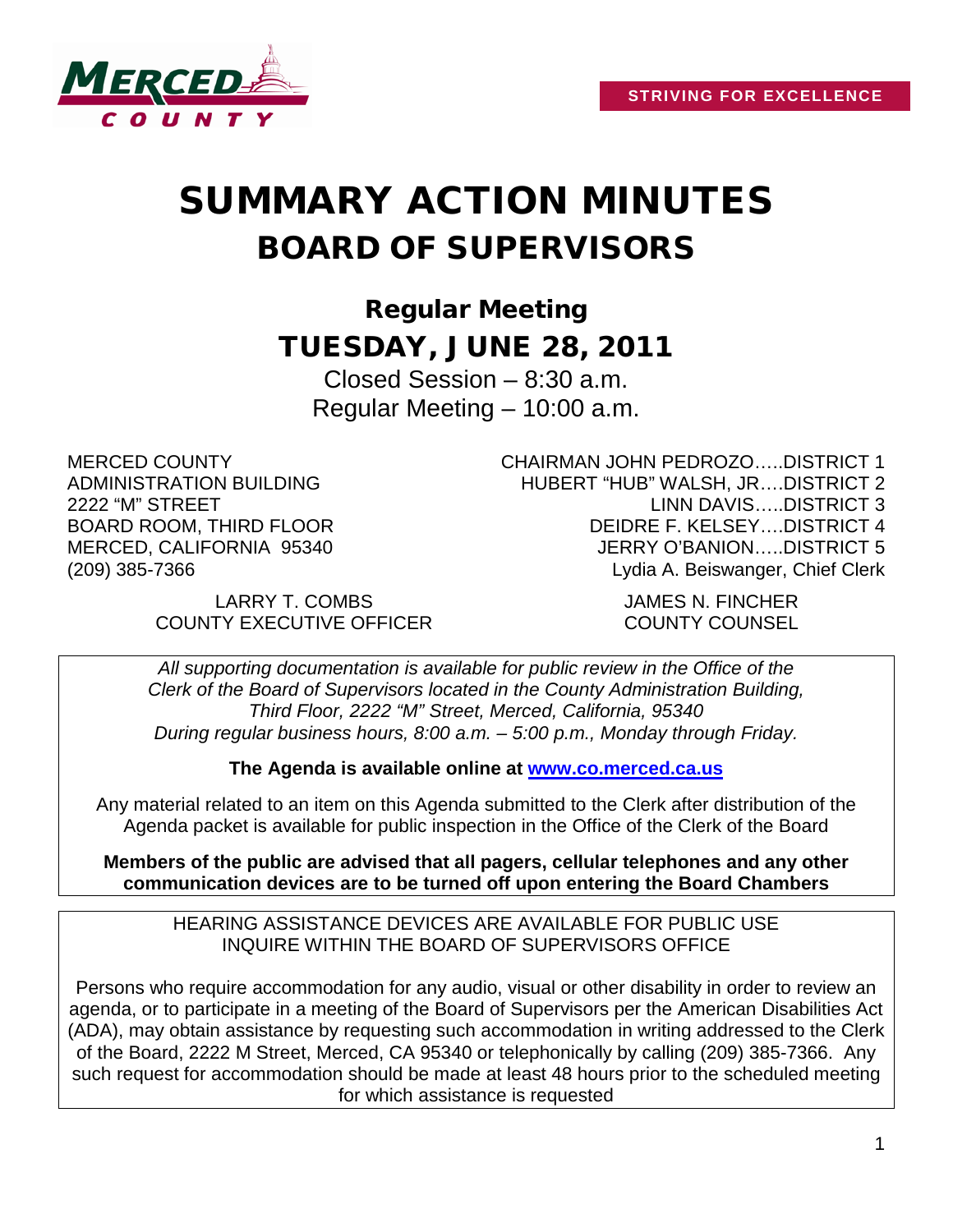The Agenda is divided into three sections:

**CONSENT CALENDAR** – These matters include routine financial and administrative actions and are approved by a single majority vote.

**SCHEDULED ITEMS** – These items are noticed hearings, work sessions and public hearings.

**REGULAR CALENDAR** – These items include significant policy and administration actions. Immediately after approval of the CONSENT CALENDAR, if the time of the hearing of SCHEDULED ITEMS has not arrived, the REGULAR CALENDAR will be considered.

#### SCHEDULED ITEMS

#### 8:30 A. M. **THE PUBLIC IS INVITED TO SPEAK ON ANY ITEM ON THE AGENDA-TESTIMONY IS LIMITED TO FIVE MINUTES PER PERSON**

**CLOSED SESSION - CONFERENCE WITH REAL PROPERTY NEGOTIATOR:** It is the intention of the Board to meet in Closed Session concerning a Conference with Real Property Negotiator(s) Mark Hendrickson, Director-Commerce, Aviation and Economic Development pursuant to Government Code Section 54956.8 as follows: (1) Buildings 1509 and 1529, and related 10 acres of property at Castle, and (2) 3460 Challenger Way, Atwater, CA 95301

**CLOSED SESSION:** It is the intention of the Board to meet in Closed Session pursuant to Government Code Section 54957.6 concerning a Conference with County of Merced Staff Negotiators concerning negotiations with American Federation of State, County and Municipal Employees (AFSCME), Units 4, 5, 6 and 8; Independent Employees of Merced County (IEMC), Unit 3; Merced County Lawyers Association, Unit 7; Merced County Sheriff Employee Association (MCSEA), Unit 2; Merced County Law Enforcement Sergeants, Unit P; Deputy Sheriff Association, Unit 10 and Non-Safety Corrections, Unit 12

**CLOSED SESSION - CONFERENCE WITH LEGAL COUNSEL - EXISTING LITIGATION:** It is the intention of the Board to meet in Closed Session concerning Existing Litigation pursuant to Government Code Section 54956.9(a): County of Merced v. Bandoni, Inc., et al., Merced Court Case No.: CV000818

**CLOSED SESSION - CONFERENCE WITH LEGAL COUNSEL - INITIATION OF LITIGATION:** It is the intention of the Board to meet in Closed Session pursuant to Government Code Section 54945.9(c): One Case

#### **THE BOARD RECESSED AT 8:35 A.M. AND RECONVENED AT 10:00 A.M. WITH ALL MEMBERS PRESENT AND THE CHAIRMAN ADVISED DIRECTION WAS PROVIDED TO STAFF**

**GOVERNMENT CODE SECTION 54950 COMPLIANCE (LATE AGENDA ITEMS)**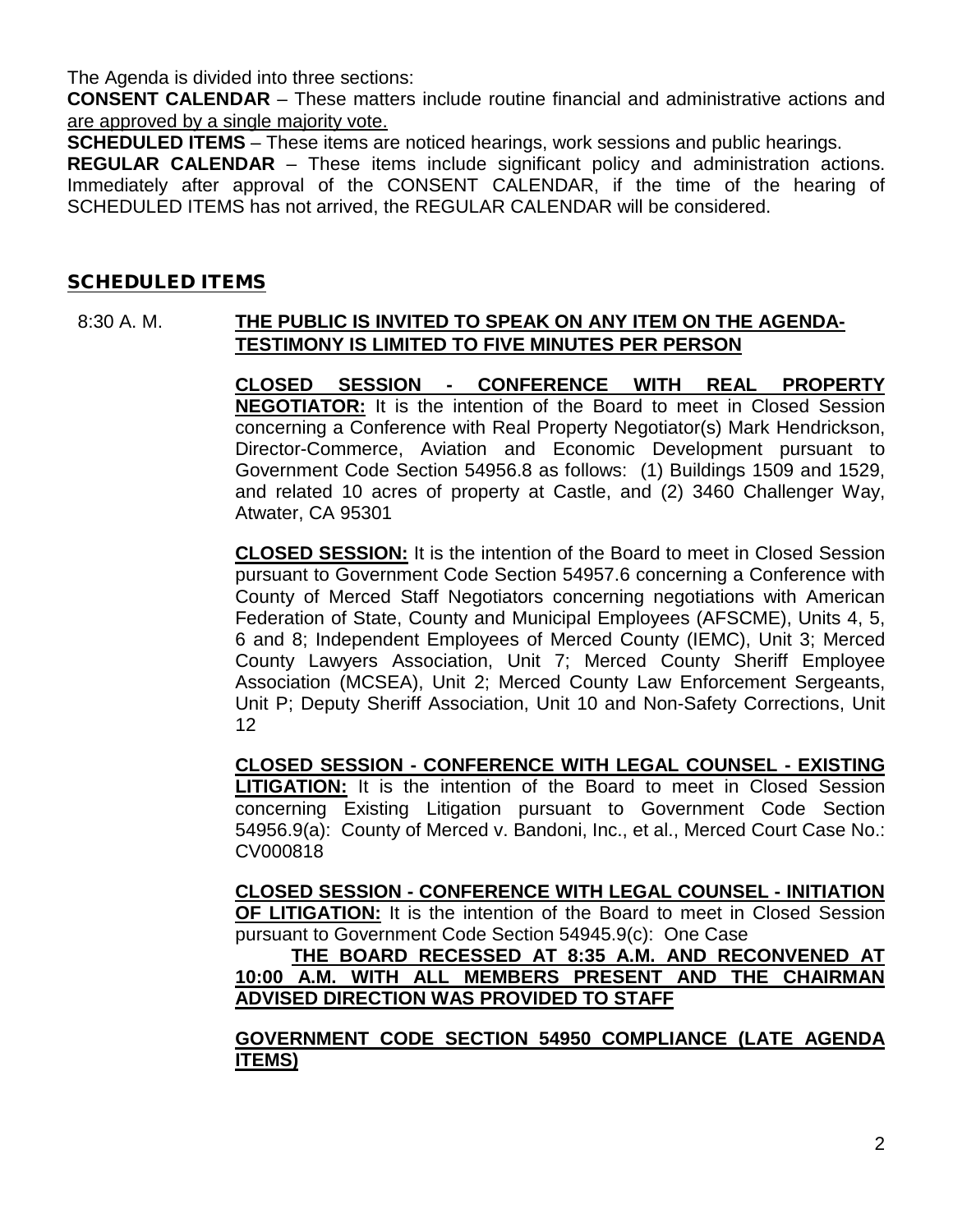#### 10:00 A. M. **PLEDGE OF ALLEGIANCE**

**PUBLIC OPPORTUNITY TO SPEAK ON ANY MATTER OF PUBLIC INTEREST WITHIN THE BOARD'S JURISDICTION INCLUDING ITEMS ON THE BOARD'S AGENDA, EXCEPT FOR THOSE ITEMS SPECIFICALLY SCHEDULED AS PUBLIC HEARINGS** (Testimony limited to five minutes per person)

#### *REVIEW BOARD ORDER – SEE PAGE 15*

#### **APPROVAL OF CONSENT AGENDA CALENDAR (Items #1 – 51) APPROVED AS RECOMMENDED EXCEPT REMOVAL OF ITEM NO. 45 AYES: ALL**

#### **PUBLIC WORKS - PUBLIC HEARING**

To consider the vacation of a portion of Sunny Acres Avenue located in the Ballico area. The Public Right-of-Way previously dedicated for use as a public road, Sunny Acres Avenue, by Deeds recorded, have been determined to be unnecessary for present or prospective public use and if approved and vacated pursuant to Section 8324 of the California Streets and Highways Code, said segment of right-of-way no longer constitutes a street or highway, excepting that this vacation of said road right-of-way shall not affect any existing private easement or public service easement necessary to maintain, operate, replace, remove, or renew public utility facilities which currently exist along or adjacent to said right-of-way.

RECOMMENDATION: Open Public Hearing to receive testimony and adopt Resolution for the General Vacation of a portion of Sunny Acres Avenue located in Ballico.

#### **APPROVED AS RECOMMENDED AYES: ALL** *REVIEW BOARD ORDER – SEE PAGE 15 AND 16*

#### **COUNTY COUNSEL - PUBLIC HEARING**

To consider Proposed Amendment to Resolution No. 97-191 Endorsing Registration Fees for Court Appointed Counsel and make fees consistent with the current Legislative Fee pursuant to Penal Code Section 987.5 effectively increasing the fee from \$25.00 to \$50.00

RECOMMENDATION: Open public hearing and adopt Resolution (amends Resolution No. 97-191)

#### **APPROVED AS RECOMMENDED AYES: ALL** *REVIEW BOARD ORDER – SEE PAGE 16*

#### **REPORTS/BOARD DIRECTION**

County Executive Officer, County Counsel, Board of Supervisors Members

LUNCH BREAK

1:30 P. M. **FY 2011-2012 PROPOSED BUDGET (SEE SEPARATE AGENDA)**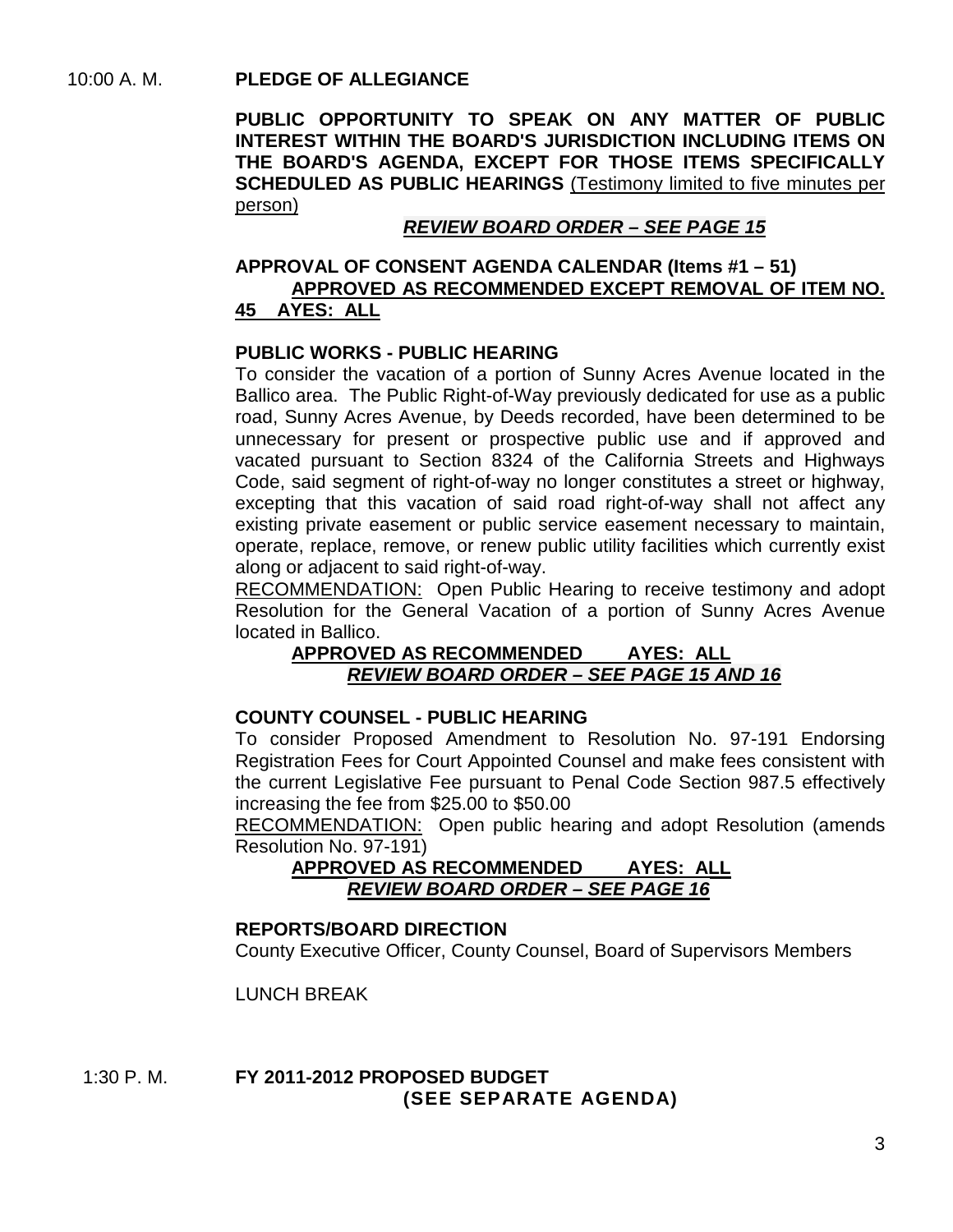# CONSENT CALENDAR (Items #1 – 51) **APPROVED AS RECOMMENDED EXCEPT REMOVAL OF ITEM NO. 45 AYES: ALL**

#### Public Works

1. Adopt Resolution annexing Atwater Acres Street Lighting and Drainage Zone of Benefit No. 212 into the Fleming Acres Lighting and Maintenance Zone of Benefit No. 227 in County Service Area No. 1.

# **ADOPTED RESOLUTION NO. 2011-92**

- 2. Approve and authorize Chairman to sign Amendment to Contract No. 2009238 with Wood Brothers, Inc. to assign and transfer the contract from Merced County to Regional Waste Management Authority (RWMA); the County will continue to provide Project Management for the construction contract on a time and material basis to the RWMA.
- 3. Approve and authorize Chairman to sign Amendment to Contract No. 2009336 with Bryan A. Stirrat & Associates for Billy Wright Landfill Expansion to assign and transfer the contract from Merced County to Regional Waste Management Authority (RWMA).
- 4. Approve and authorize Chairman to sign Amendment to Contract No. 2006183 with SCS Engineers for Highway 59 Landfill Gas Collection System to assign and transfer the contract from Merced County to Regional Waste Management Authority (RWMA).
- 5. Approve and authorize Chairman to sign Amendment to Contract No. 2007169 with Bryan A. Stirrat & Associates for Highway 59 Landfill Scalehouse Design to assign and transfer the contract from Merced County to Regional Waste Management Authority (RWMA).
- 6. Approve and authorize Chairman to sign Amendment to Contract No. 2009270 with Teichert Construction, Inc. for Highway 59 Landfill Scalehouse Construction to assign and transfer the contract from Merced County to Regional Waste Management Authority (RWMA).

#### Health

- 7. Approve and authorize Chairman to sign Amendment to Contract No. 2008171 with California Forensic Medical Group, Inc. for Correctional Health Services to extend the contract for one month through July 31, 2011.
- 8. Set public hearing for July 12, 2011 at 10:00 a.m. to consider Report of Demolition for 2326 Linden, Atwater, CA; 9513 Standford, Planada, CA and 9376 Broadway, Planada, CA and set the cost of the Special Assessment on the Assessment Roll as a lien on the property.
- 9. Approve and authorize Chairman to sign Renewal Contract No. 2006037 with Marin County as Host County for the Medi-Cal Administration Activities/Targeted Case Management Program (MAA/TCM) for FY 12/13.
- 10. Approve Budget Transfer in the amount of \$700 to Fixed Assets for improvement of the emergency medical emergency dispatch on the west side of the County.
- 11. Approve Budget Transfer in the amount of \$8,400 to Fixed Assets for the purchase of emergency medical services radios.

#### Child Support Services

12. Approve and authorize Chairman to sign Amendment to Contract No. 2006034 with Moonlight Investment Group to terminate the lease at 750 Loughborough, Merced and enter into a new month-to-month tenancy for the same property.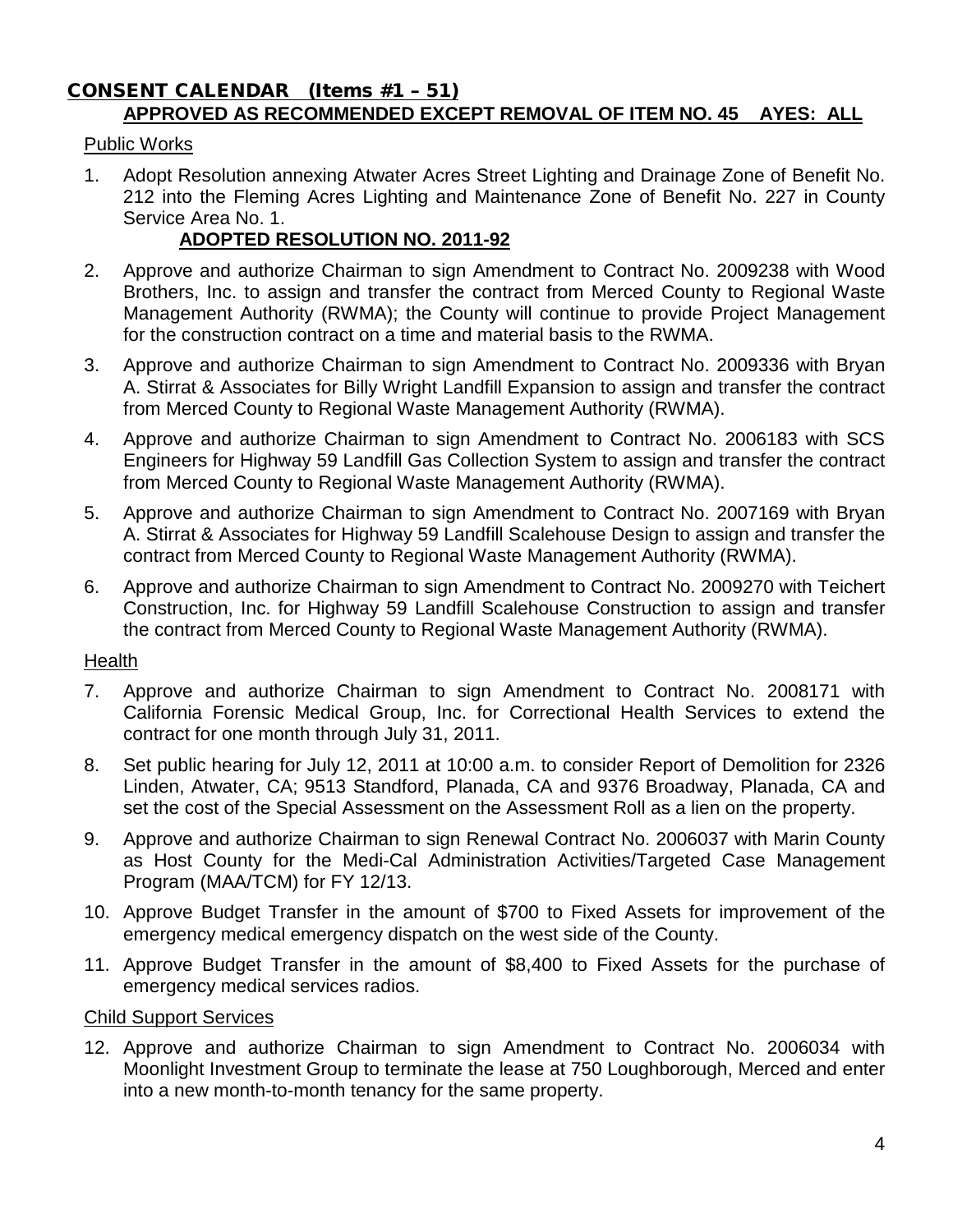# **Counsel**

13. Approve and authorize Chairman to sign Amendment to Contract No. 2008223 with Abbott & Kindermann for Professional Legal Services related to the General Plan per Government Code Section 31000 and extends the contract term from June 30, 2011 to June 30, 2014 with no increased costs.

#### Human Services Agency

- 14. Approve and authorize Chairman to sign Renewal Contract No. 2010171 with Transit Joint Powers Authority for Merced County for bus passes for seniors and disabled adults through the MSSP Program.
- 15. Approve and authorize Chairman to sign Renewal Contract No. 2010175 with Transit Joint Powers Authority of Merced County for a No Cost Transportation Program for the seniors.
- 16. Approve and authorize Chairman to sign Amendment to Contract No. 2009167 with Community Action Board for Home Delivered Meals Program to people age 60 or older.
- 17. Approve and authorize Chairman to sign Amendment to Contract No. 2009166 with Community Action Board for Congregate Meals Program to people age 60 or older that are handicapped or disabled.
- 18. Approve and authorize Chairman to sign Renewal Contract No. 2009145 with Central California Legal Services Inc. for Senior Legal Assistance Program.
- 19. Approve and authorize Chairman to sign Renewal Contract No. 2010104 with Changing Lives in the Central Valley LLC DBA Comfort Keepers for non-medical in-home personal care services and communication system for MSSP Clients.
- 20. Approve and authorize Chairman to sign Renewal Contract No. 2009204 with Merced County Office of Education for parenting services through the Family Resource Center
- 21. Approve and authorize Chairman to sign Renewal Contract No. 2009203 with First 5, Merced County accepting the Grant Award of \$200,000 for the Third Year of Parenting Center services expansion.

#### District Attorney

22. Approve and authorize Chairman to sign Renewal Contract No. 2008075 with Merced Irrigation District for lease of office at 720 West 20th Street, Merced, for a month-to-month tenancy.

#### Mental Health

- 23. Approve and authorize Chairman to sign Amendment to Contract No. 2008142 with University of Phoenix for Nursing Clinical Experience at Marie Green Psychiatric Inpatient Facility as training for students enrolled in the program.
- 24. Approve and authorize Chairman to sign Amendment to Contract No. 2007249 with Aspiranet for the WeCan Wraparound Services adding the 2011-12 service rates and increasing the total contract amount from \$2,273,000 to \$3,173,000.
- 25. Approve and authorize Chairman to sign Amendment to Contract No. 2008059 with Mother Cynthia's Residential Care Facility for specialized residential placement for clients in need of assisted living and decreases the total contract amount from \$274,665 to \$213,110.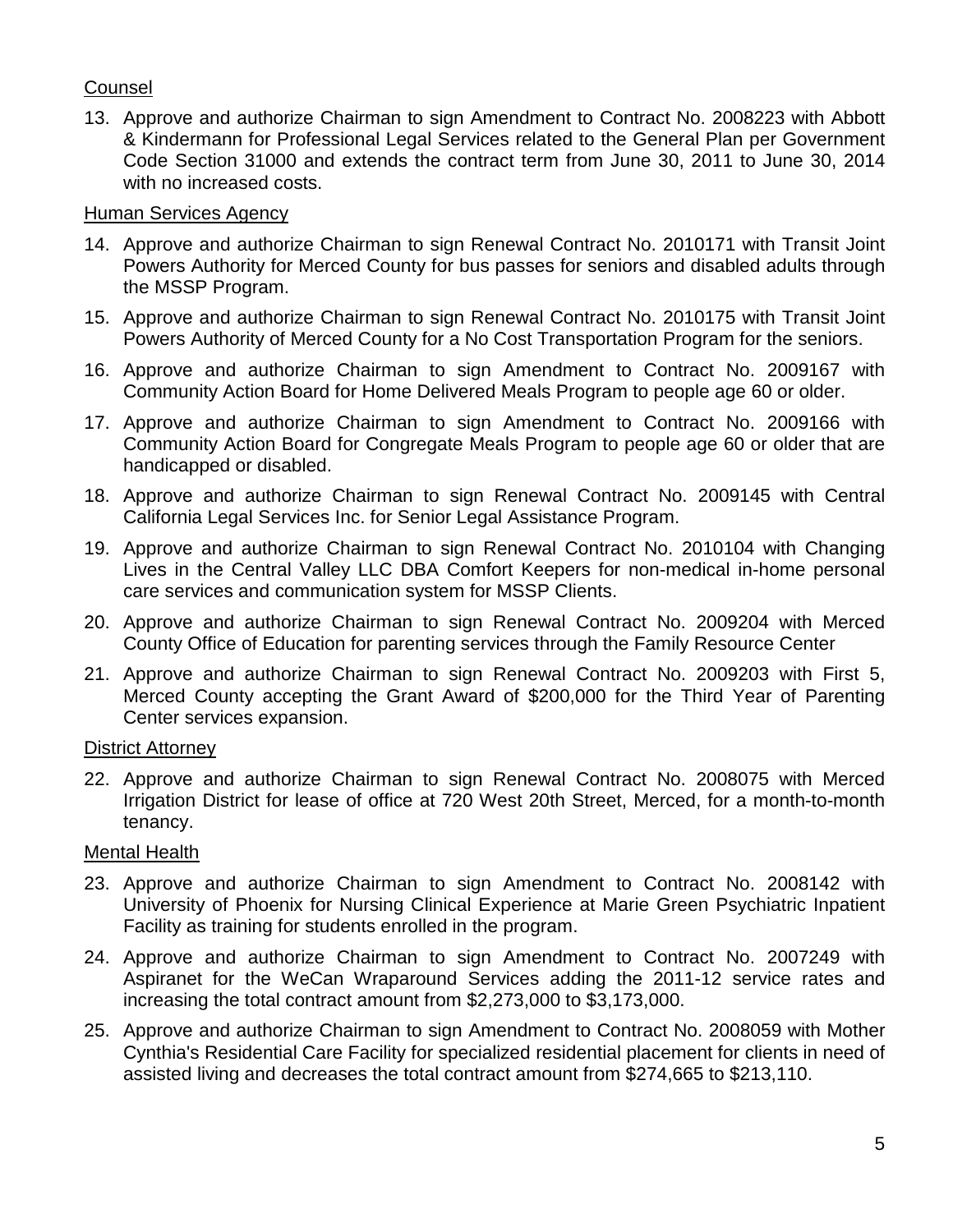- 26. Approve and authorize Chairman to sign Renewal Contract No. 2010211 with Challenged Family Resource Center for Family Advocacy Services of Peer Mentors through June 30, 2012.
- 27. Approve and authorize Chairman to sign Renewal Contract No. 2010230 with the Transit Joint Powers Authority of Merced County-The Bus for bus transportation services for The Wellness Center.
- 28. Approve and authorize Chairman to sign Renewal Contract No. 2010244 with Regents of the University of California, Davis for Staff Training and Development.
- 29. Approve and authorize Chairman to sign Renewal Contract No. 2011046 with Nursefinders, Inc. for Temporary Nursing Services for RN's, LVN's, CNA's and LPT's at the Marie Green Psychiatric Center when there are needs in both the Marie Green and the Crisis Stabilization unit.
- 30. Approve and authorize Chairman to sign Renewal Contract No. 2009141 with Merced County Office of Education for Expansion of the Caring Kids Program providing services to young children.
- 31. Approve and authorize Chairman to sign Renewal Contract No. 2009338 with Los Banos Unified School for placement of County clinical staff at school sites to provide mental health services, outreach and education.
- 32. Approve and authorize Chairman to sign Renewal Contract No. 2009248 with Stars Behavioral Health Group for staff training, fidelity support and evaluation during the implementation of the Transition to Independence process.
- 33. Approve and authorize Chairman to sign Renewal Contract No. 2010220 with Merced County Association of Governments for the Continuum of Care Homeless Project.
- 34. Approve and authorize Chairman to sign Renewal Contract No. 2010170 with Community Social Model Advocates for residential alcohol and drug residential recovery services.
- 35. Approve and authorize Chairman to sign Renewal Contract No. 2010219 with Community Social Model Advocates, Inc. for provision of Medical Director services.
- 36. Approve and authorize Chairman to sign Renewal Contract No. 2009247 with Aspiranet for implementation of the Transition to Independence Process as part of the MHSA Prevention and Early Intervention.
- 37. Approve and authorize Chairman to sign Amendment to Contract No. 2004184 with RMC Homes for Board and Care Home services, updating the rates and increasing the total amount from \$117,000 to \$127,000.

#### Planning

- 38. Set public hearing for July 26, 2011 at 10:00 a.m. to consider General Plan Amendment No. GPA10-002 and Zone Change. No. ZC10-002 in the Merced area submitted by Jerald Jorgensen and Merced County.
- 39. Set public hearing for July 26, 2011 at 10:00 a.m. to consider General Plan Cycle I for Year 2011.
- 40. Set July 12, 2011 at 1:30 p.m. to consider and provide direction on the Revised Draft General Plan and the June 22, 2011 Planning Commission revisions and recommendations thereto, and, to authorize preparation and release of the Draft EIR for the 2030 Merced County General Plan Update, in accordance with CEQA.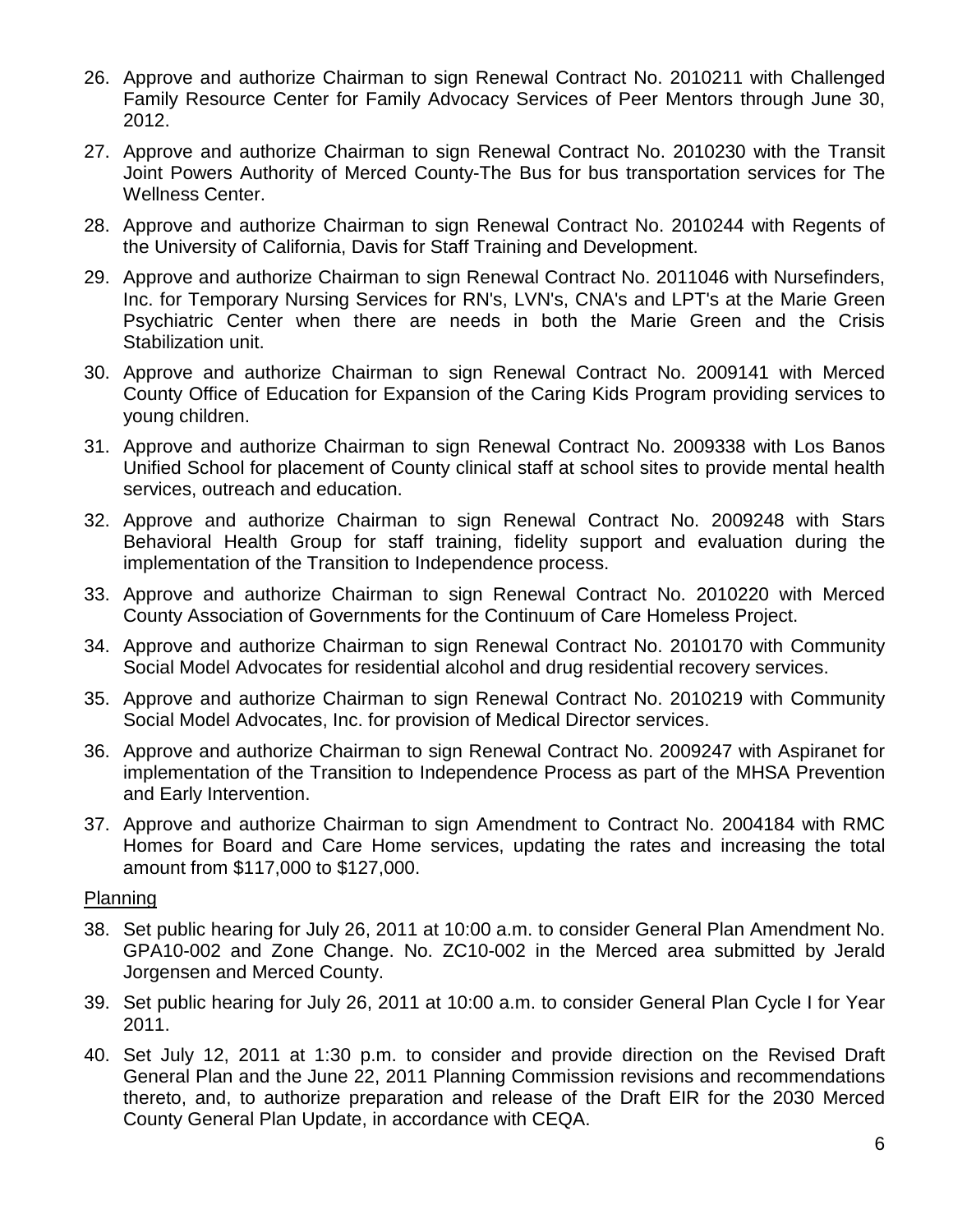#### Human Resources

41. Approve and authorize Chairman to sign Renewal Contract No. 2004311 with Liebert Cassidy Whitmore for legal/labor relation services.

#### Treasurer-Tax Collector

42. Approve and authorize Chairman to sign Renewal Contract No. 2011101 with Tax Sale Services of Calif. to perform Parties of Interest Research on all tax delinquent properties to be offered for sale at the public auctions set for 2012, 2013 and 2014.

#### Executive Office

- 43. Exercise Option to extend the lease term to June 30, 2012 for Department 10 (portion of Sheriff's Building) located at 700 West 22<sup>nd</sup> Street, Merced, CA for court proceedings with Administrative Office of the Courts and authorize renewal of Contract No. 2007140.
- 44. Approve and authorize Chairman to sign Amendment to Contract No. 2005155 with Freese and Gianelli for Liability Claims Services.

#### Board of Supervisors

45. Approve Minutes of January 4, and 18, 2011 and February 1 and 1-IHSS and 15, 2011 as submitted.

#### **PULLED FROM THE AGENDA – NO ACTION TAKEN**

#### Board Recognition

- 46. Authorize Certificate of Recognition to Caltrans in celebration of the Groundbreaking Ceremony for the Bradley Overhead Project.
- 47. Authorize Certificates of Recognition to the following Law Enforcement Officers recognized by the American Legion Post 83: Robert Vargas-Atwater Police; John M. Patterson and Jesse Lopez-Calif. Highway Patrol; Bruce Gilbert-Prosecutor and Darryl Davis-Investigator, District Attorney; Chris Russell-Merced Police; Deputy Joe Lara-Operations and Antoinette Murillo-Corrections, Sheriff Department and George Gongora-UC Merced Police.
- 48. Authorize Certificates of Recognition to 2011 Central Valley Opportunity Center Scholarship recipients: Jose Cortez Vargas and Ikneet Kaur Kandola-Atwater High; Cynthia Lopez-Le Grand Union High; Jessica Marquez-Delhi High and Jaspreet Kaur-Livingston High for Merced County.
- 49. Authorize Certificate of Recognition to the Stevinson Pentecost Association in support of their Annual Religious Parade.
- 50. Authorize Certificate of Recognition to Roy Hart for Good Samaritan Award and Proclamation for National Day of Prayer on May 5, 2011.
- 51. Proclaim the week of April 8 through 16, 2011 as Early Years are Learning Years and urge the citizens to join together to support "Week of the Young Child" in Merced County.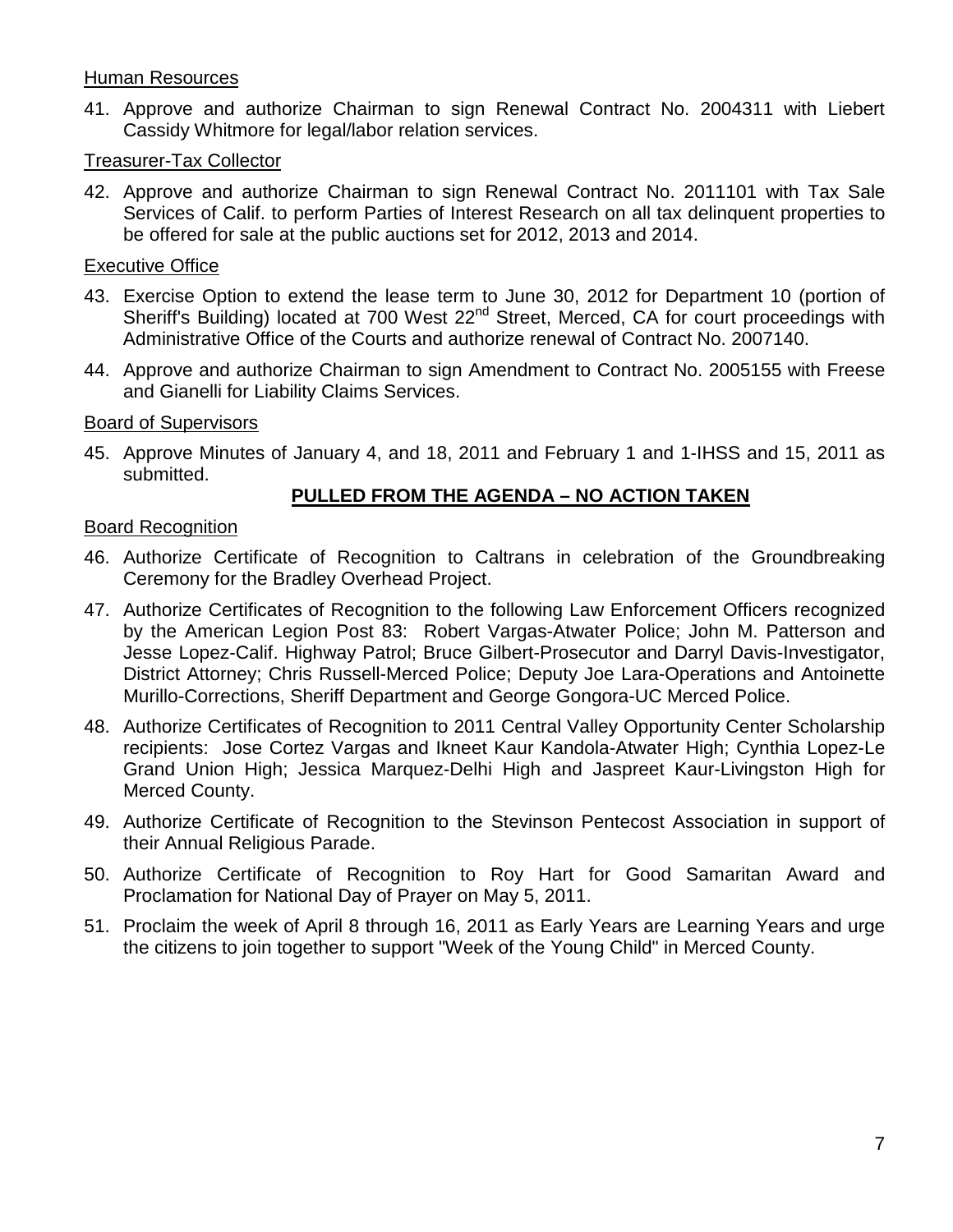# REGULAR CALENDAR

#### BOARD ACTION

#### PUBLIC WORKS

52. Approve the Merced County Central Fire Station No. 81 and Shop/Storage Building Reroofing Project Budget in the amount of \$127,000; authorize Contract to Kings Roofing in the amount of \$107,553 to re-roof both buildings and authorize commencement of the project effective July 1, 2011 as part of the FY 2011/12 Proposed Budget.

#### **AUTHORIZED CONTRACT NO. 2011102 AS RECOMMENDED AYES: ALL**

53. Approve Merced County Central Fire Station No. 81 Remediation and Repair Project Budget in the amount of \$34,000; authorize Public Works, in conjunction with Dept. of Admin. Services, to commence with the project as of July 1, 2011 as part of the FY 2011/12 Proposed Budget understanding Public Works will work with Fire and Admin. Services in using retained consultants and contractors to repair and remediate (if required) caused by the roof leaks and correct any potential safety and environmental concerns with a report back to the Board.

#### **AUTHORIZED CONTRACT NO. 2011103 AS RECOMMENDED AYES: ALL**

#### PLANNING

54. Contract (MOU) with Merced County Local Agency Formation Commission (LAFCo) for support services from the County's Planning and Community Development Department through June 30, 2012.

#### **AUTHORIZED CONTRACT NO. 2011104 AS RECOMMENDED AYES: ALL**

55. Contract with CAL SP VI, LLC for the consultant, Willdan Engineering, to prepare an Environmental Impact Report for the CAL SP VI, LLC Le Grand Solar Energy Facility Project (CUP10-006).

#### **AUTHORIZED CONTRACT NO. 2011105 AS RECOMMENDED AYES: ALL**

56. Contact with Willdan Engineering to prepare an Environmental Impact Report for the CAL SP VI, LLC Le Grand Solar Energy Facility Project (CUP10-006).

#### **AUTHORIZED CONTRACT NO. 2011106 AS RECOMMENDED AYES: ALL**

57. Contract with CAL SP X, LLC & CAL SP XI, LLC for the Consultant, Jones & Stokes Associates, Inc. a wholly owned subsidiary of ICF Consulting Group, Inc. to prepare an Environmental Impact Report for the CAL SP X, LLC & CAL SP, XI, LLC El Nido Solar Energy Facility Project (CUP10-016, CUP10-017 & PLA11-002).

# **AUTHORIZED CONTRACT NO. 2011107 AS RECOMMENDED AYES: ALL**

58. Contract with Jones & Stokes Associates, Inc., a wholly subsidiary of ICF Consulting Group, Inc. to prepare an Environmental Impact Report for the CAL SP X, LLC & CAL SP SX, LLC El Nido Solar Energy Facility Project (CUP10-016, CUP10-017 & PLA11-002). **AUTHORIZED CONTRACT NO. 2011108 AS RECOMMENDED AYES: ALL**

# COMMERCE, AVIATION AND ECONOMIC DEVELOPMENT

59. Grant authority designating the Director of Commerce, Aviation and Economic Development (CAED) as the Sponsor's designated Representative and submit an acknowledgement that Castle Airport has no Residential Through The Fence (RTTF) issue at Castle and subsequently agree to the FAA's modified terms and conditions when accepting Airport Improvement Program Grants and amend Contract No. 2009193 with Federal Aviation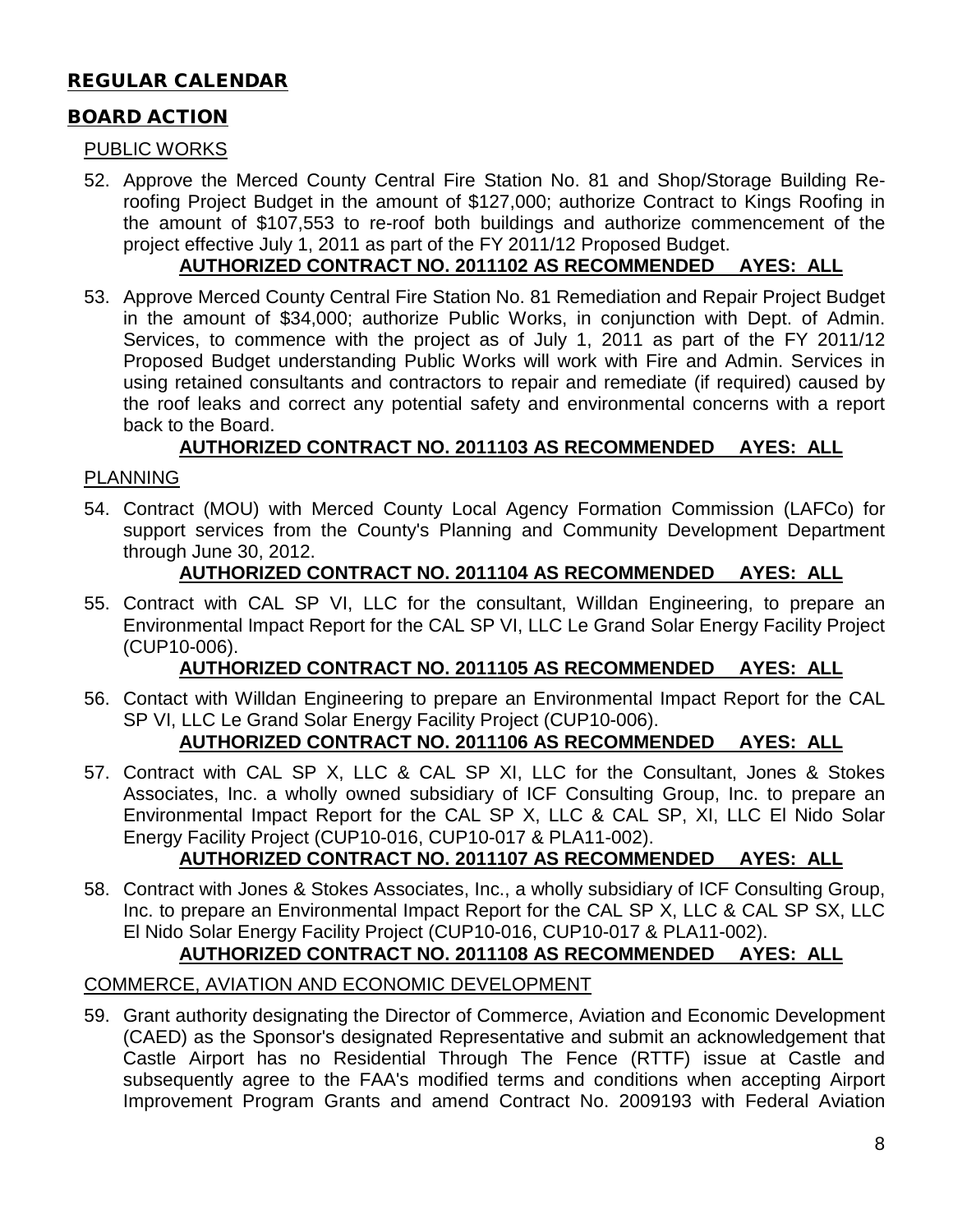Administration, Airport Improvement Program Grant with all correspondence to be reviewed by Counsel prior to distribution to the FAA.

# **APPROVED AS RECOMMENDED AYES: ALL**

60. Approve the Foreign Trade Zone No. 226 Tariff Schedule Adjustments to Schedule IX. Activation and Appendix B. III. 6 and 7. which reflects the removal of the Grantee Bond Requirement from the Tariff Schedule and adopt Resolution.

# **ADOPTED RESOLUTION NO. 2011-93 AS RECOMMENDED AYES: ALL**

#### HEALTH

- 61. Contract with Santa Cruz-Monterey-Merced Managed Care Commission dba The Central California Alliance for Health for the provision of the Healthy Kids Program premiums. **AUTHORIZED CONTRACT NO. 2011096 AS RECOMMENDED AYES: ALL**
- 62. Contract with The Central California Alliance for Health accepting the Premium Contribution of \$100,416 which authorizes the County to act as Trustee on behalf of 100 6-18 year-old Healthy Kids.

# **AUTHORIZED CONTRACT NO. 2011097 AS RECOMMENDED AYES: ALL**

63. Review and approve the 2010 Merced County Contract Compliance Committee 2010 Annual Report and authorize the EMS Agency to submit said Report to the California EMS Authority.

#### **APPROVED AS RECOMMENDED AYES: ALL**

#### HUMAN SERVICES AGENCY

64. Contract with Lifeline Systems Company for Emergency Response Devices and services for Multipurpose Senior Services Program (MSSP) clients.

# **AUTHORIZED CONTRACT NO. 2011109 AS RECOMMENDED AYES: ALL**

65. Approve the Child and Family Services Review System Improvement Plan for Merced County; authorize the submission of the update to the Calif. Dept. of Social Services and the Chairman to sign the necessary documents.

#### **APPROVED AS RECOMMENDED AYES: ALL**

#### MENTAL HEALTH

66. Authorize termination of Contract No. 2010210 with San Benito County Behavioral Health Services effective June 30, 2011 pursuant to the Termination clause and return to the Board with a new contract effective July 1, 2011.

# **APPROVED AS RECOMMENDED AYES: ALL**

67. Contract with Larry Dumford for the provision of Licensed Board and Care Facility services to mental health consumers.

# **AUTHORIZED CONTRACT NO. 2011110 AS RECOMMENDED AYES: ALL**

68. Contract with Catholic Healthcare West dba Mercy Medical Center for placement of County clerical staff to provide mental health services at Family Care Clinic.

# **AUTHORIZED CONTRACT NO. 2011112 AS RECOMMENDED AYES: ALL**

69. Contract with Crestwood Behavioral Health, Inc. for services of an Institute for Mental Disease.

# **AUTHORIZED CONTRACT NO. 2011113 AS RECOMMENDED AYES: ALL**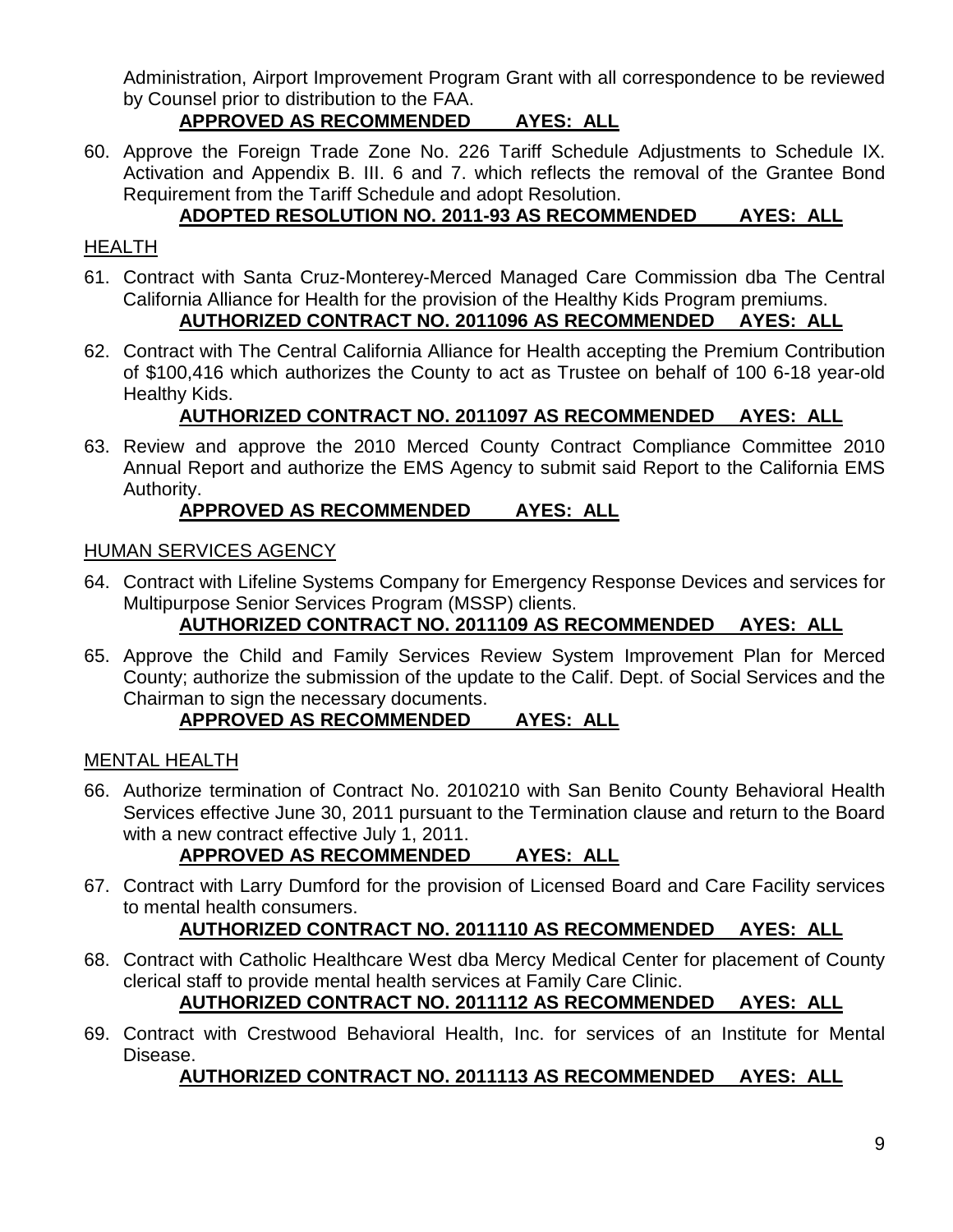#### 70. Contract with Healthy House within a Match Coalition for Interpreter services. **AUTHORIZED CONTRACT NO. 2011114 AS RECOMMENDED AYES: ALL**

# **SHERIFF**

71. Contract with JK Mortuary Services for Deceased Transportation Services for the Coroners Division.

# **AUTHORIZED CONTRACT NO. 2011115 AS RECOMMENDED AYES: ALL**

72. Contract with NEC Corp. of America for the replacement of the Automated Fingerprint Identification System (AFIS) in the amount of \$401,979.

# **AUTHORIZED CONTRACT NO. 2011116 AS RECOMMENDED AYES: ALL**

73. Authorize submission of Application for the 2011 State Criminal Alien Assistance Program (SCAAP) to the Bureau of Justice Assistance through the computerized internet application process and direct the Sheriff to return for approval, if awarded.

# **APPROVED AS RECOMMENDED AYES: ALL**

#### LIBRARY

74. Authorize submission of Application for California Reads Grant with the Calif. Council for the Humanities and return to the Board for acceptance of funding if awarded.

# **APPROVED AS RECOMMENDED AYES: ALL**

#### DEPT. OF WORKFORCE INVESTMENT

75. Declare Vehicles No. 64028 and No. 64030 (two large vans that are no longer needed) as Surplus Property and authorize the donation of these vehicles to the Boys & Girls Club of Merced effective July 1, 2011.

#### **APPROVED AS RECOMMENDED AYES: ALL**

#### DEPT. OF ADMIN. SERVICES

76. Declare the light duty trucks and passenger sedans, listed on Exhibit A, as Surplus Property and authorize its disposal through internet public auction by Public Surplus LLC.

#### **APPROVED AS RECOMMENDED AYES: ALL**

77. Declare the property of forty-two cell phones turned in by various County departments (no longer needed) as Excess Property and authorize the donation to the Valley Crisis Center. **APPROVED AS RECOMMENDED AYES: ALL**

#### TREASURER-TAX COLLECTOR

78. Contract with Housing Authority of the County of Merced for collection of Accounts Receivable to be provided by Revenue & Reimbursement effective July 1, 2011.

# **AUTHORIZED CONTRACT NO. 2011098 AS RECOMMENDED AYES: ALL**

79. Contract with City of Los Banos for collection of jail booking fees services to be provided by Revenue & Reimbursement to the City of Los Banos Police Department effective July 1, 2011.

#### **AUTHORIZED CONTRACT NO. 2011099 AS RECOMMENDED AYES: ALL**

80. Grant an increase in the Change Fund in the Revenue and Reimbursement Division from \$1,020 to \$1,340 for a total increase of \$320.

# **APPROVED AS RECOMMENDED AYES: ALL**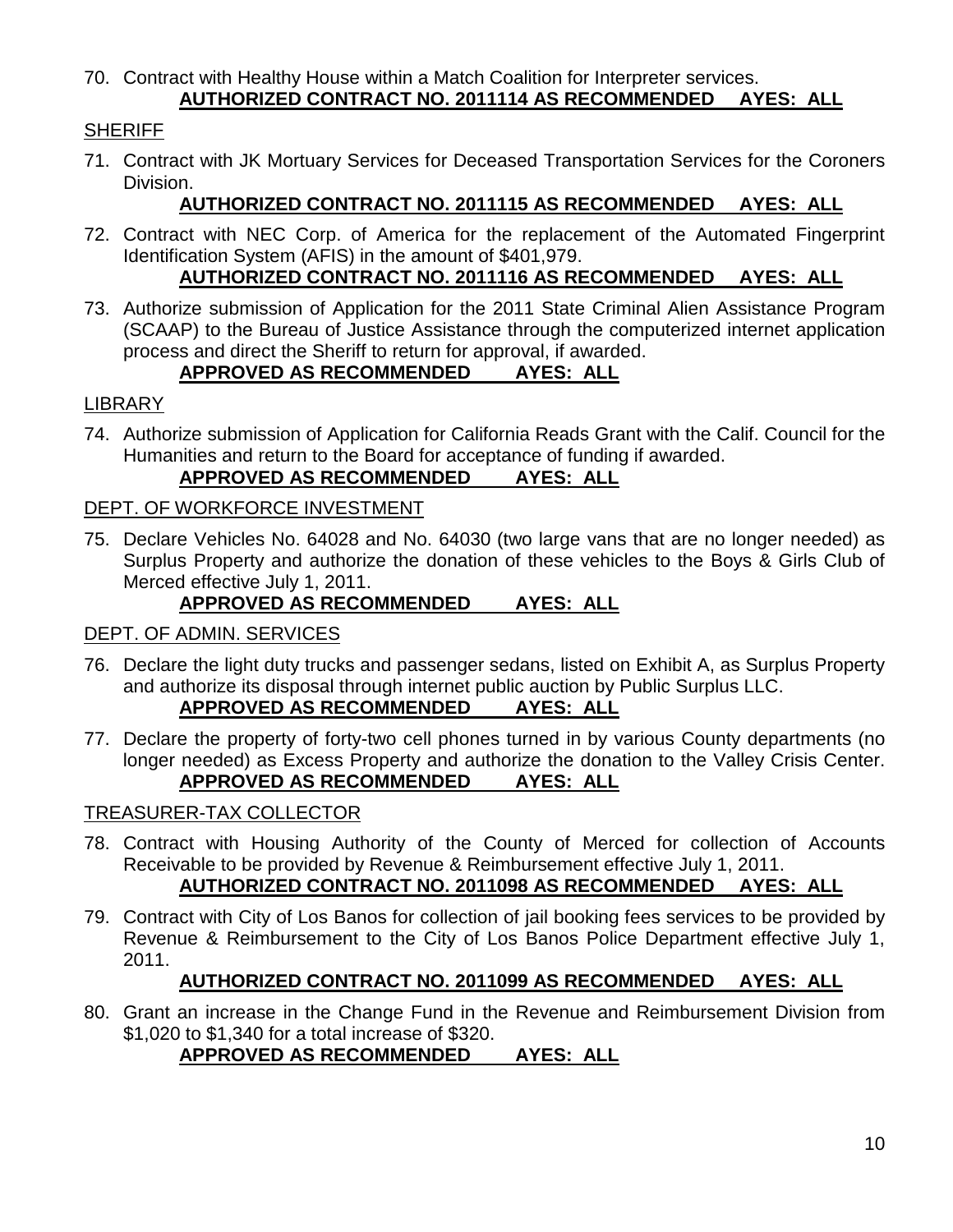# EXECUTIVE OFFICE

81. Contract with Superior Court of California, County of Merced for services and reimbursement for Court Operations for FY 2011/2012 and 2012/2013.

# **AUTHORIZED CONTRACT NO. 2011100 AS RECOMMENDED AYES: ALL**

82. Contract with Judicial Council of California, Admin. Office of the Courts for the benefit of Superior Court of California, County of Merced for the west portion of the Adobe Building, 2,033 square feet, at 620 West 22nd Street, Merced beginning July 1, 2011 for two years with the State reimbursing the Court for the cost of the utilities.

# **AUTHORIZED CONTRACT NO. 2011101A AS RECOMMENDED AYES: ALL**

83. Other Post Employment Benefits (OPEB) Retirement Investment Trust Contribution - (1) Authorize suspending the Board Policy Goal of funding a contribution of 3% to 6% of annual payout charges to the OPEB Retirement Investment Trust for FY 11/12 and the upcoming fiscal years; and (2) Direct staff to continue exploring options and alternatives to the existing plan design and contribution structure to address the long term liability and short term funding shortfall in FY 12/13 of retiree health and dental benefits.

# **APPROVED AS RECOMMENDED AYES: ALL**

84. Approve the Amendment to Memorandum of Understanding (MOU) with Merced County Attorney's Association (MCAA), representing Bargaining Unit 7; rescind the scheduled 3% salary increase for 2011 and 2012 for Merced County Attorney's Association (MCAA), representing Bargaining Unit 7 and approve a Voluntary Retirement Plan (VRP) in accordance with Section O of the agreed upon MOU with Merced County Attorney's Association (MCAA), representing Bargaining Unit 7 for employees that meet the eligibility criteria and who retire between July 1, 2011 and December 18, 2011.

# **AUTHORIZED CONTRACT NO. 2011117 AS RECOMMENDED AYES: ALL**

85. Unrepresented Management Salary Adjustments - Rescind the FY 11-12 3% salary increase for Unrepresented Management (Unit 20); direct Staff to bring back to the Board, the following adjustments for Unrepresented Management (Unit 20) once agreements are reached with representatives of other bargaining units: 5% salary reduction, calendar of Paid Furlough Days Off, Tier 3 Retirement Plan, Loyalty Bonus and modification to the Health Insurance Plan; and in conjunction with the Contract Amendment with Merced County Attorney Association, approve a Voluntary Retirement Plan (VRP) for Unrepresented Management (Unit 20) Employees who meet the eligibility criteria and retire between July 1, 2011 and December 18, 2011.

# **APPROVED AS RECOMMENDED AYES: ALL** *REVIEW BOARD ORDER – SEE PAGE 16 AND 17*

#### HUMAN RESOURCES

86. Approve the Resolution to impose the County's last, best and final offer to the Merced County Sheriffs Employees Association (Unit 12) pursuant to Government Code Section 3504.4 and adopt Resolution.

# **PULLED FROM AGENDA – NO ACTION TAKEN**

87. Approve the Resolution to impose the County's last, best and final offer to the Merced County Sheriff's Employees Association (Unit 2) pursuant to Government Code Section 3504.4 and adopt Resolution.

#### **PULLED FROM AGENDA – NO ACTION TAKEN**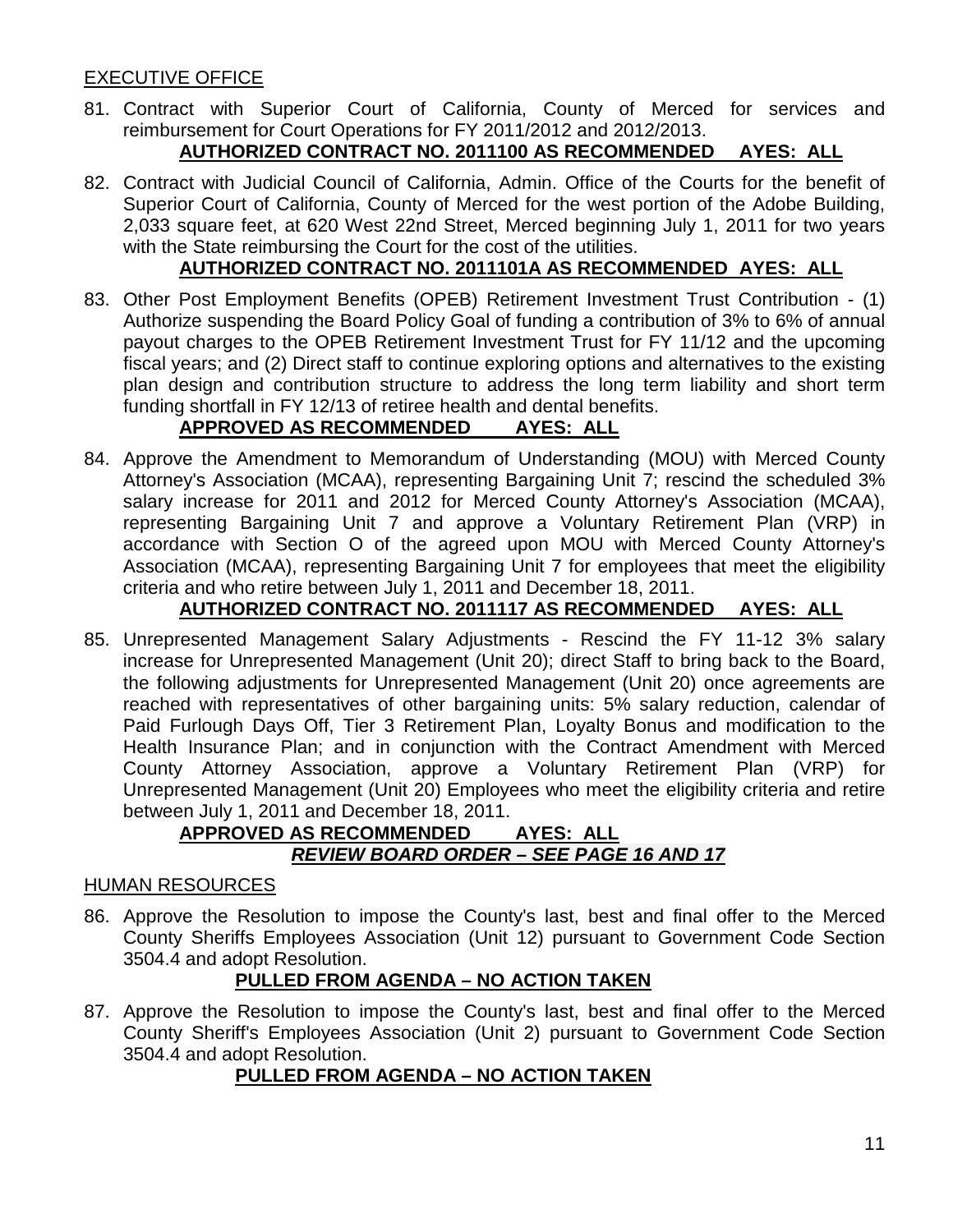88. Ratify the Memorandum of Understanding with Merced County Sheriff Employees Association (MCSEA) representing Bargaining Unit 2; and, ratify the Memorandum of Understanding with Merced County Sheriff Employees Association (MCSEA) representing Bargaining Unit 12.

#### **AUTHORIZED CONTRACT NO. 2011118, MCSEA-UNIT 2 AND CONTRACT NO. 2011119, MCSEA-UNIT 12 AS RECOMMENDED**

#### BOARD OF SUPERVISORS

89. Authorize Special Board Project Funds-District Four in the amount of \$6,000 to be forwarded to the Sheriff Activity League for their youth programs in the communities of Delhi and Winton.

# **APPROVED AS RECOMMENDED AYES: ALL**

90. Authorize Special Board Project Funds-District Four in the amount of \$10,000 to be forwarded to the Merced County Library to support branch library services.

#### **APPROVED AS RECOMMENDED AYES: ALL**

91. Authorize Special Board Project Funds-District One in the amount of \$1,500 to be forwarded to the Merced County Chamber of Commerce for sponsorship of the Merced County Exhibit at the 2011 California State Fair.

#### **PULLED FROM AGENDA – NO ACTION TAKEN**

92. Authorize Special Board Project Funds-District One in the amount of \$1,000 to be forwarded to the Friends of the Fair Committee to assist with projects at the Fair.

#### **APPROVED AS RECOMMENDED AYES: ALL**

#### BOARD APPOINTMENTS

93. Workforce Investment Board – Reappointed Edward Dietz (Business-Private Sector), Karyn Dower (Education) and Brenda Callahan-Johnson (One-Stop Partners) to serve until June 30, 2014 and reappointed Debra Glass (Education) and Steve Gomes (One Stop Partners) to serve until June 30, 2015.

#### **APPROVED AS RECOMMENDED AYES: ALL**

94. Advisory Board on Alcohol and Other Drug Problems – Reappointed Claude Scheiner, Jr. (District Three) to serve until June 30, 2013.

# **APPROVED AS RECOMMENDED AYES: ALL**

- 95. Merced County Local Child Care and Development Planning Council Appointed Danielle Waite (Public Member) and Vanessa Mininger (Community Member) until June 1, 2012. **APPROVED AS RECOMMENDED AYES: ALL**
- 96. Dairy Technical Advisory Committee Reappointed Ed Hoekstra (District One) until January 28, 2013.

#### **APPROVED AS RECOMMENDED AYES: ALL**

- 97. Ballico Community Services District Appointed Manuel Jimenez until December 7, 2013, Siria Jimenez until December 1, 2013 and Gail LaRosa until December 5, 2015. **APPROVED AS RECOMMENDED AYES: ALL**
- 98. Los Banos Cemetery District Reappointed Tony Melillo, Michael Villalta and Duane Brehm until June 7, 2015.

#### **APPROVED AS RECOMMENDED AYES: ALL**

99. Merquin Cemetery District – Appointed Dennis Pierre until June 10, 2013 and Danny Drummond until June 10, 2015 and Reappointed Liliana Freitas until June 10, 2015,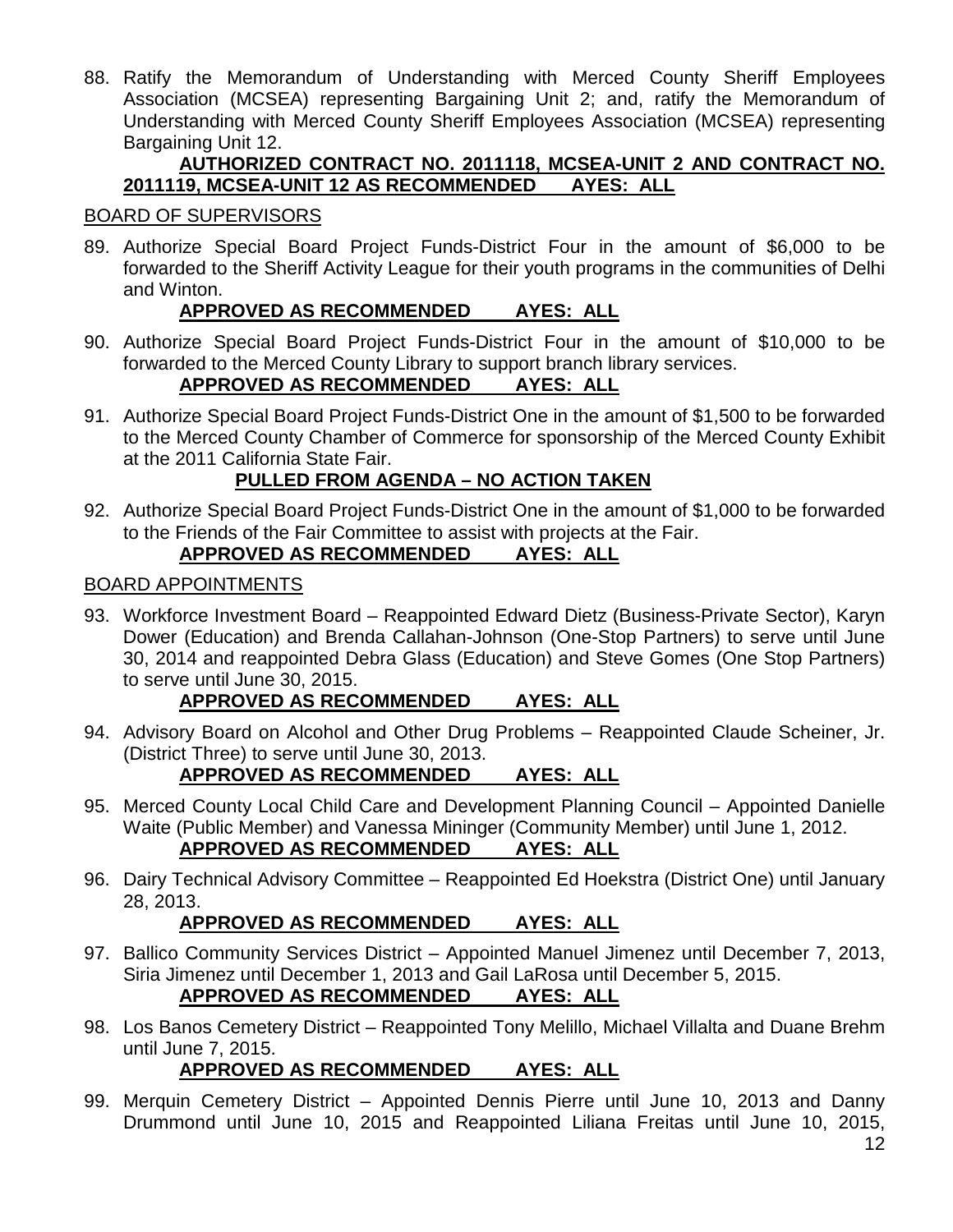Matthew Green until June 10, 2013 and Adam Azevedo until June 10, 2014. **APPROVED AS RECOMMENDED AYES: ALL**

- 100. McSwain Municipal Advisory Council Appointed Maria Skardos-Moore until July 26, 2015. **APPROVED AS RECOMMENDED AYES: ALL**
- 101.Planada Municipal Advisory Council Appointed Anna Moreno and Maria Bautista until March 31, 2015 and reappointed John Adame until March 31, 2013 and Alicia Rodriguez, Rachel Perez and Fabiola Alvarez until March 31, 2015.

# **APPROVED AS RECOMMENDED AYES: ALL**

#### BOARD INFORMATION & POSSIBLE ACTION **ACCEPTED AND PLACED ON FILE AYES: ALL**

102.Commerce, Aviation and Economic Development re: Facility Use Agreement issued to J2 Engineering for an Accident re-enactment at Castle Commerce Center held on May 31, 2011.

# **CONTRACT NO. 2011120**

- 103.U.S. Dept. of Homeland Security, FEMA Region IX re: Letter dated June 10, 2011 concerning the development of revised Flood Insurance Rate Map (FIRM) panels and Flood Insurance Study (FIS) for Merced County and incorporated areas by the U.S. Dept. of Homeland Security's Federal Emergency Management Agency (FEMA) proposing special flood hazard areas behind the Black Rascal Diversion levee because the levee system has not been certified to provide protection from the 1% annual chance (base) flood.
- 104.The Secretary of the Interior re: Notification that on June 16, 2011, the Department of the Interior issued a payment to your county under the Payments in Lieu of Taxes (PILT) Program and for Fiscal Year 2011, Merced County is entitled to a PILT Payment of \$85,475.00.
- 105. MBK Engineers re: Merced Irrigation District Petition for Temporary Transfer under License 2685 (Application 1224).
- 106.State Water Resources Control Board re: Notice of Public Workshop to Consider Comments Regarding Proposed Changes to the NPDES Fee Structure; comments due by June 29, 2011 and Workshop set for July 6, 2011 in Sacramento, CA.
- 107.State Water Resources Control Board re: Notice of Public Scoping Meeting California Ocean Plan Amendment, State Water Quality Protection Areas and Marine Protected Areas - set for July 8, 2011 in Sacramento, CA.
- 108.State Water Resources Control Board re: Notice of Opportunity to Comment Proposed approval of amendments to the Water Quality Control Plan for the Sacramento and San Joaquin Basins to establish site-specific water quality objectives for chloroform, chlorodibromomethane, and dichlorobromomethane for new Alamo and Ulatis Creeks, Solano County and Permit Implementation Provisions - comment letters due by July 8, 2011.
- 109.State Water Resources Control Board re: Notice of Availability for Comment and Notice of Intent to Adopt - Draft Mitigated Negative Declaration and Draft Statewide Conditional Waiver of Waste Discharge Requirements for Nonpoint Source Discharges Related to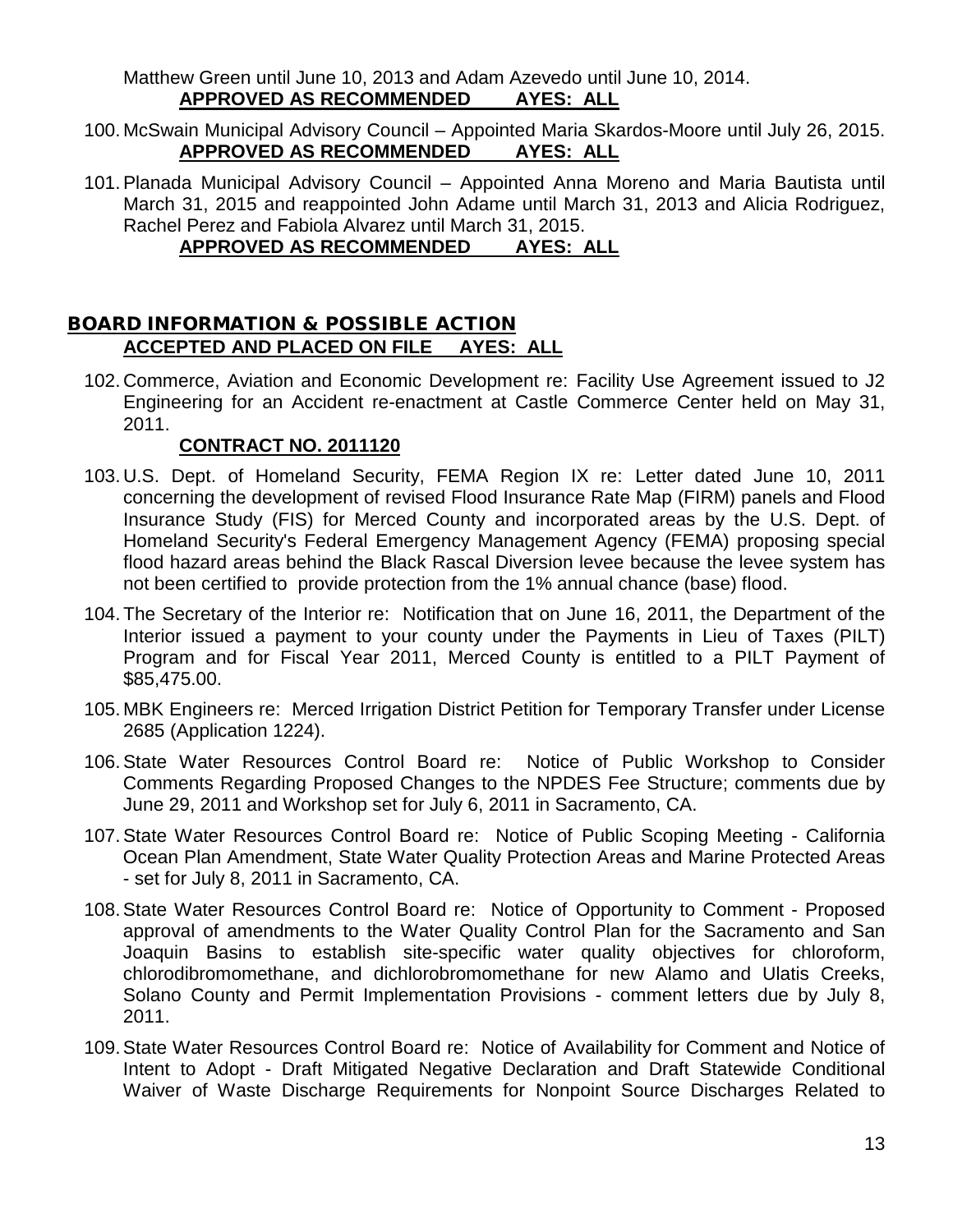Certain Activities on National Forest System Lands in California - review and comment period for the MND and Waiver is from June 10 until July 26, 2011.

- 110.State Water Resources Control Board re: Revised Notice of Opportunity for Public Comment on proposed approval of an amendment to the Water Quality Control Plan for the Los Angeles Region to update the bacteria objections for freshwaters designated for water contact recreation by removing the fecal coliform objective - extended deadline to submit comments due by July 8, 2011.
- 111.State Water Resources Control Board re: Notice of Opportunity to Comment Proposed Approval of an Amendment to the Water Quality Control Plan for the San Diego Region to include a definition of a commercial growing operation in Conditional Waiver No. 4 for Agricultural and Nursery Operations; comment letters due by July 13, 2011.

#### **ADOPTED RESOLUTIONS IN MEMORY OF ANDREW P. MALONEY, AL SIETSEMA, JESSE FREEMAN AND RICHARD PEREIRA AND ADJOURNED THE MEETING UNTIL TUESDAY, JULY 12, 2011 AT 10:00 A.M.**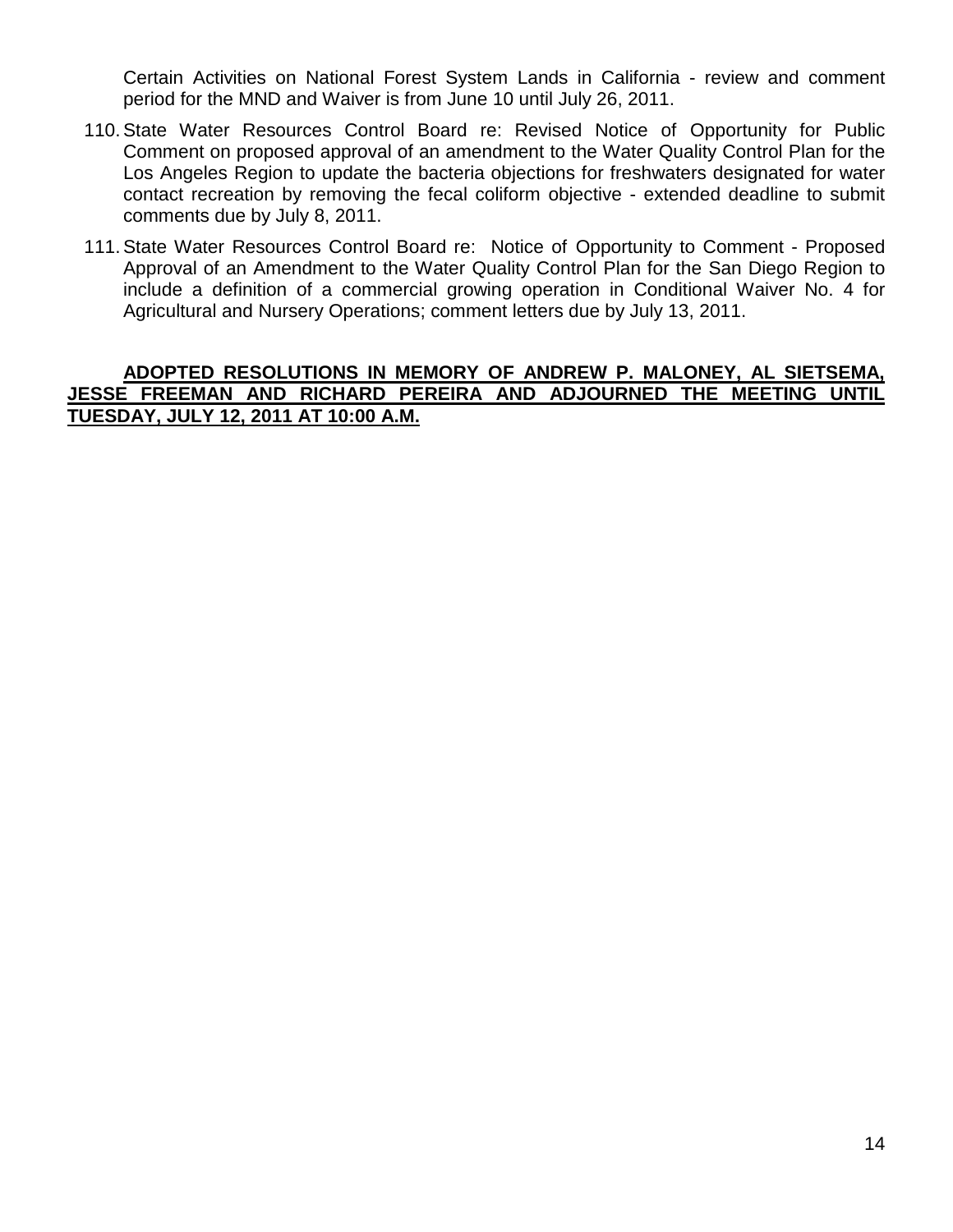#### **BOARD ORDERS – SUMMARY ACTION MINUTES – JUNE 28, 2011**

#### **10:00 A.M. SCHEDULED ITEM 2011-06-28 PUBLIC OPPORTUNITY**

Tony Schiena, Reality Spike TV, appears before the Board and reviews the background for his Reality TV show and addresses what will be filmed while at the Sheriff's Department.

Robert Davies, Merced College Teacher, speaks in support of the Challenger Learning Center.

Greg Rich, Sheriff Correctional Officer and union member, reviews the staffing issues at the facility, requests the Board review staffing levels and inspect the correctional facilities before cuts are made and reviews concerns with the overcrowding and the Main Jail shutdown.

Chris Navarro, Correctional Officer and Chief Steward of Union, states his concerns with Main Jail closure, overpopulating Sandy Mush Jail Facilities and understaffing and reviews the Sheriff's intent by recommending these changes.

Cleveland Price, Union Member and former public service member, states his concerns with closing the Main Jail.

Rachel Wilkenson reviews concerns with the Winton Library closure.

Supervisor Kelsey provides an update on the Winton Library stating the landlord has offered an extension on the lease.

County Executive Officer Larry Combs states these options will be reviewed as the intent is to keep the Winton Library open.

Present: Pedrozo, Walsh, Davis, Kelsey, O'Banion

#### **10:00 A.M. SCHEDULED ITEM 2011-06-28 PUBLIC WORKS – PUBLIC HEARING**

The time and date previously set for a public hearing to consider general vacation of a portion of Sunny Acres Avenue located in the Ballico Area as submitted by Public Works.

The Chairman opens the public hearing and asks if there is anyone present wishing to speak. No one speaks. The Chairman closes the public hearing.

Upon motion of Supervisor O'Banion, seconded by Supervisor Kelsey, duly carried, the Board approves the General Vacation of a portion of Sunny Acres Avenue located in the Ballico area has been determined to be unnecessary for present or prospective public use and is hereby vacated pursuant to Section 8324 of the California Streets and Highways Code and adopts Resolution No. 2011-90.

Ayes: Pedrozo, Walsh, Davis, Kelsey, O'Banion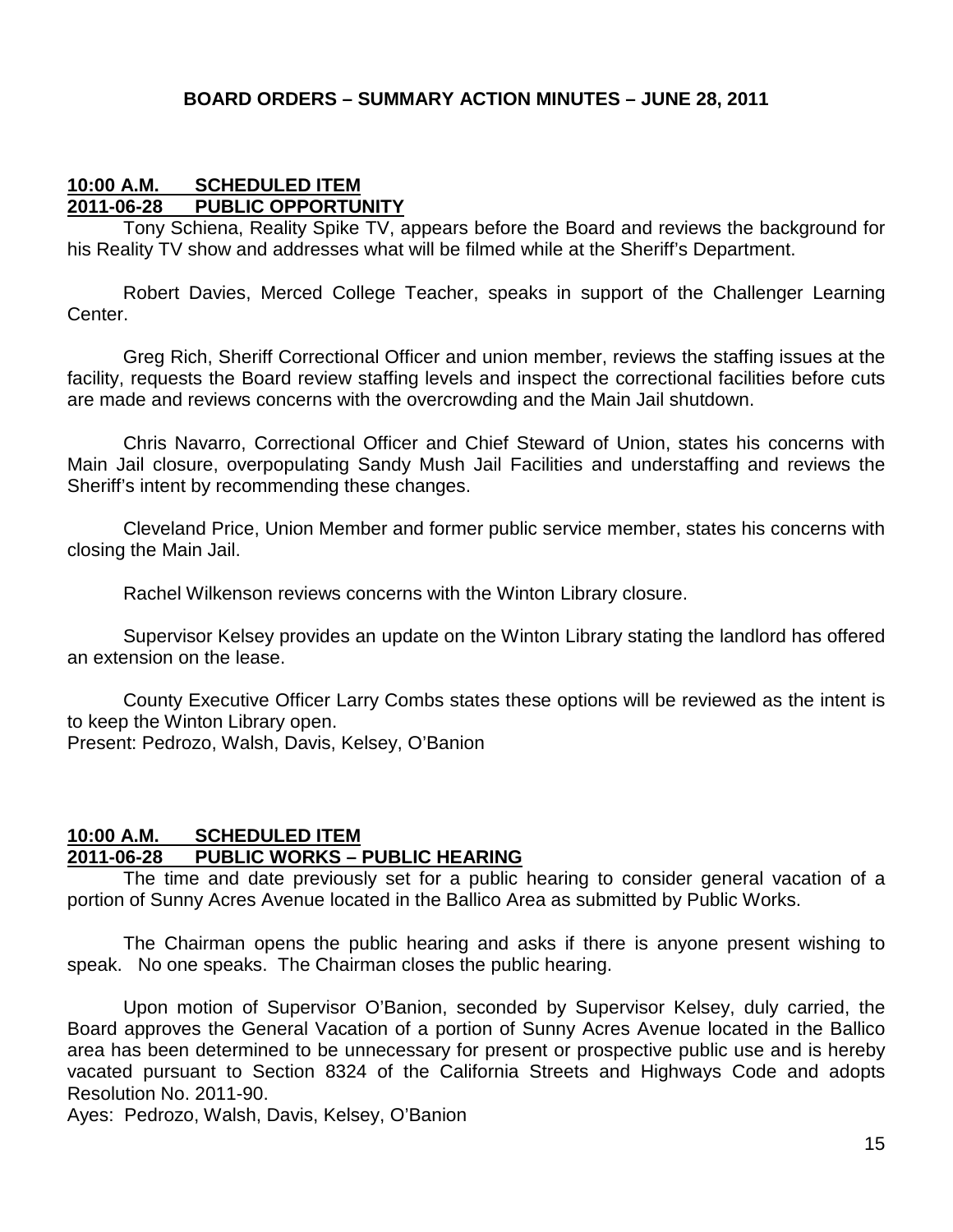#### **10:00 A.M. SCHEDULED ITEM 2011-06-28 COUNTY COUNSEL – PUBLIC HEARING**

The time and date previously set for a public hearing to consider proposed amendment to Resolution No. 97-191, Endorsing Registration Fees for Court Appointed Counsel and to make the resolution consistent with the current legislative fee pursuant to California Penal Code Section 987.5 as submitted by County Counsel.

County Counsel James Fincher reviews the staff report stating since 1997, the Penal Code has been amended to make the County's fee for Court Appointed Counsel registration consistent with the statutory fee cap and this will establish the costs associated with the penal code.

The Chairman opens the public hearing and asks if there is anyone present wishing to speak. No one speaks. The Chairman closes the public hearing.

Upon motion of Supervisor Walsh, seconded by Supervisor Davis, duly carried, the Board approves the Amendment to the Resolution Endorsing Registration Fees for Court Appointed Counsel and making the Resolution consistent with the current Legislative Fee pursuant to California Penal Code Section 987.5 and adopts Resolution No. 2011-91. Ayes: Pedrozo, Walsh, Davis, Kelsey, O'Banion

# **ACTION ITEM NO. 85 2011-06-28 EXECUTIVE OFFICE**

The Clerk announces Unrepresented Management Salary Adjustments are before the Board for consideration.

Chairman Pedrozo states he has a personal conflict since his wife is a county employee and states he will recuse himself from this discussion and leaves the Chambers.

Vice-Chairman Walsh presides as Chairman.

Supervisor Davis moves, seconded by Supervisor Kelsey, the Board take the following action: 1) Rescind the FY 11-12 3% salary increase for Unrepresented Management (Unit 20); 2) Direct staff to bring back the following adjustments to the Board for Unrepresented Management (Unit 20) once agreements are reached with representatives of other bargaining units: 5% salary reduction, calendar of Paid Furlough Days Off, Tier 3 Retirement Plan, Loyalty Bonus and modification to the Health Insurance Plan; and 3) In conjunction with the Contract Amendment with Merced County Attorney Association, approve a Voluntary Retirement Plan (VRP) for Unrepresented Management (Unit 20) Employees who meet the eligibility criteria and retire between July 1, 2011 and December 18, 2011.

Following discussion, County Executive Officer Larry Combs responds to the Board stating the 5% reduction is contingent on all other employee units agreeing to the reduction and the amount of savings if employees take it are significant.

Following further discussion, Assistant County Executive Officer Jim Brown reviews the immediate cost saving option to forego the expected 3% Cost-of-Living Adjustment increase